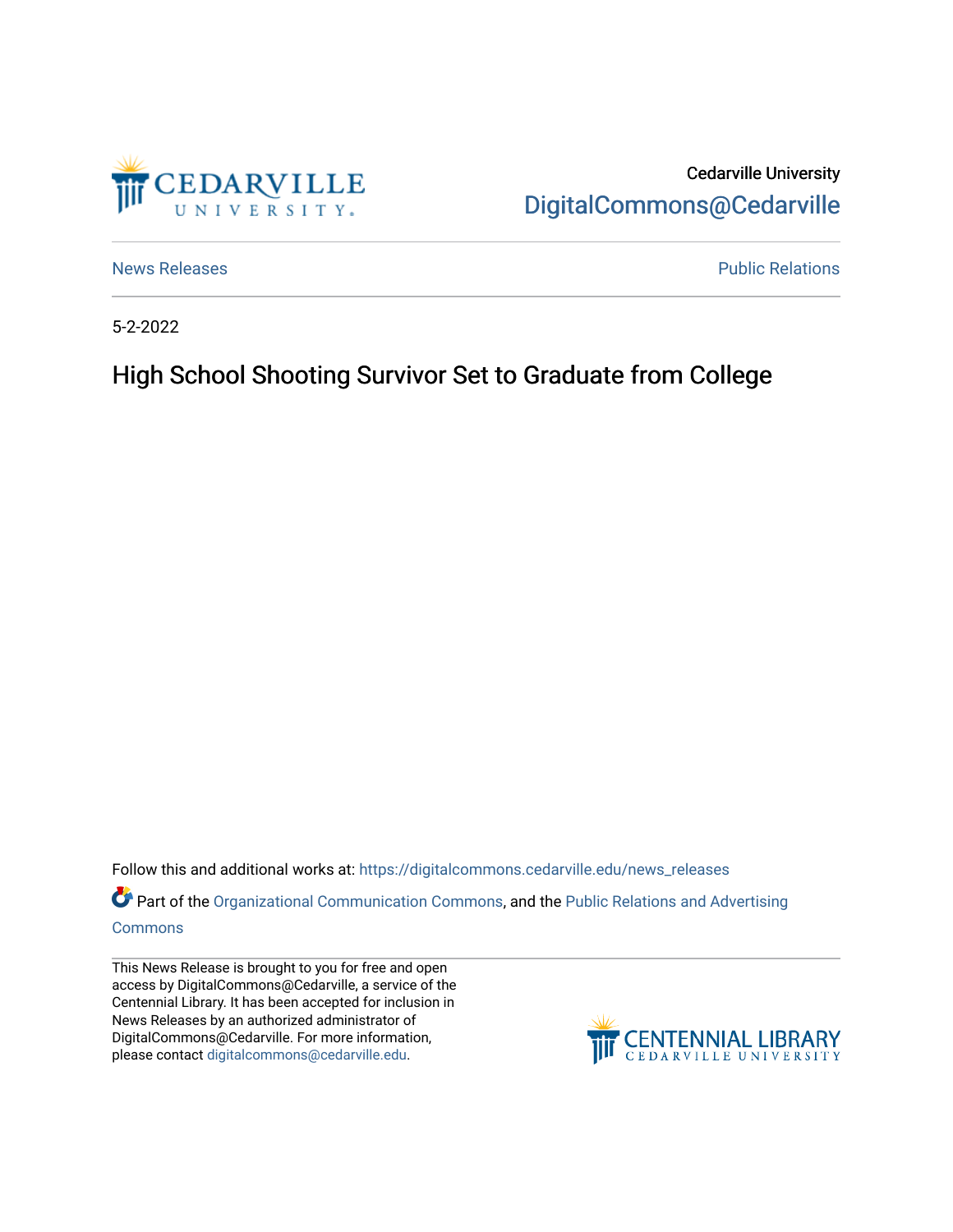**FOR IMMEDIATE RELEASE May 2, 2022**

**CONTACT:** Mark D. Weinstein Executive Director of Public Relations [937-766-8800](tel:937-766-8800) (o) [937-532-6885](tel:937-532-6885) (m) [Mweinstein@cedarville.edu](mailto:Mweinstein@cedarville.edu) @cedarvillenews

## **High School Shooting Survivor Set to Graduate from College**

**CEDARVILLE, OHIO --** More than five years after he survived a high school shooting, Logan Cole, a senior [information technology management](https://www.cedarville.edu/academic-programs/information-technology-management) student from West Liberty, Ohio is preparing to graduate from Cedarville University.

Cole will be part of the record number of 924 graduates at Cedarville's 126th commencement ceremonies. The largest graduating class in university history is comprised of 774 undergraduates and 150 graduate students.

Cedarville will hold two ceremonies — at 10 a.m. and 2 p.m. — Saturday, May 7, in the Doden Field House. The morning commencement ceremony will grant degrees to undergraduate and graduate students from the schools of allied health, business, education, engineering and computer science, and nursing. Cedarville offers a graduate degree in nursing as well as an MBA.

Undergraduate and graduate students from the departments of art, design, and theatre; communication; English, literature, and modern languages; history and government; interdisciplinary studies; music and worship; psychology; science and mathematics; and social work and the schools of biblical and theological studies and pharmacy will receive their degrees in the afternoon ceremony. Cedarville offers master's degrees from the school of biblical and theological studies and a doctoral pharmacy degree.

Cole was a high school junior when he was shot on January 20, 2017 by a classmate. The gunman fired at him with a shotgun as he walked into a bathroom, and, although Cole blacked out after the shot, he eventually managed to crawl to the other side of the bathroom for safety.

After the shooter shot at two classroom doorways, striking another student with a shotgun pellet, he came back to reload, and Cole urged him to stop and get help before he killed someone else or himself. The shooter eventually surrendered to school authorities.

"There are a lot of things that went just perfectly so that I am here right now," Cole said. "If the shotgun had been aimed a fraction of an inch to the left or right, I wouldn't be here. It was a God thing in the way that he worked."

Cole spent the next 15 days recovering in the hospital and the next three months wearing a neck brace. He mostly recovered by the end of his junior year and had a normal senior year before coming to Cedarville for college.

"When it came time for graduation, I didn't really consider many other options," Cole said. Cedarville is within an hour of his home. Additionally, his parents attended Cedarville, and his sister, Leah, graduated from Cedarville in 2020.